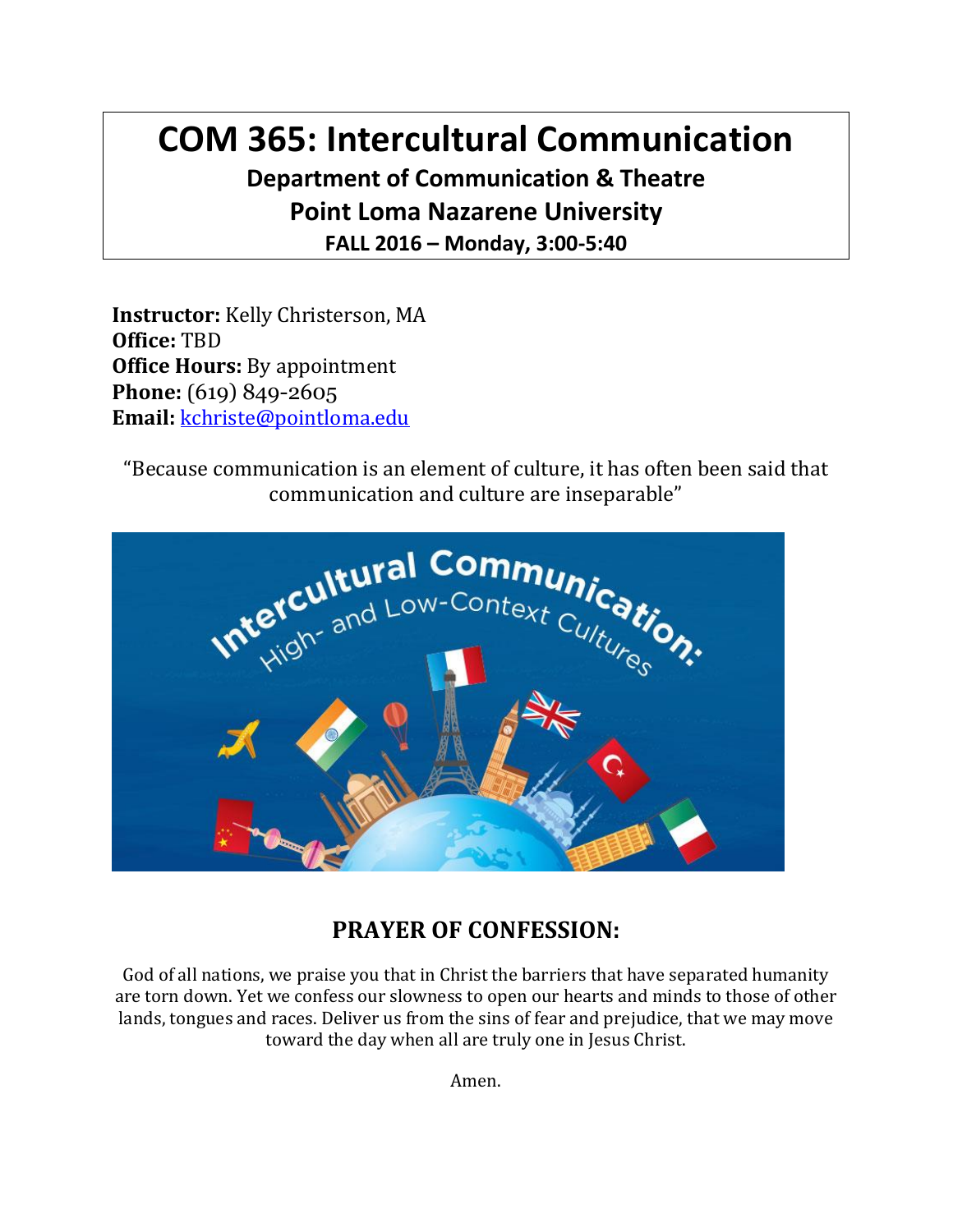#### **REQUIRED MATERIALS & RESOURCES:**

#### **Lustig, M., & Koester, J. (2013). Intercultural Competence: Interpersonal Communication Across Cultures. 7th ed. NJ: Pearson.**

#### **COURSE DESCRIPTION:**

This course is designed to increase each student's ability to define, analyze, and discuss intercultural communication. The values, norms, beliefs, structures, and role definitions of differing cultures will be analyzed and compared with the practices of stereotyping and ethnocentrism being addressed alongside each concept. Furthermore, a special part of the course will be designated to learning appropriate communication competence in the work and business settings. The class will learn to set goals appropriate for communication with all cultures in a variety of contexts and settings.

#### **LEARNING OBJECTIVES:**

- Students will develop an increased understanding of the relationship between culture and communication
- Students will learn an intellectual framework that allows description and understanding of communication between culturally heterogeneous individuals and groups
- Students will be able to explain the role of cultural patterns, verbal codes, and nonverbal codes in the development of intercultural relationships
- Students will be able to identify and synthesize crucial elements in the analysis and resolution of cultural differences originating from varying values, norms, and beliefs
- Students will develop skills under and assess intercultural interaction in organizations, with an aim toward building community through diversity

#### **Assignments:**

All assignments must be completed in order to receive a grade in the course. Failure to complete an assignment or exam means a failing grade! Please note that standard APA formatting is Times New Roman, 12 pt. font, without any grammatical errors or misspelled words in your assignments. All assignments are due at the time assigned and late assignments will NOT be accepted. If an assignment is late (post the start of class) I will not accept said assignment. Please be proactive rather than reactive and ensure you are appropriating enough time for a seamless and painless submission.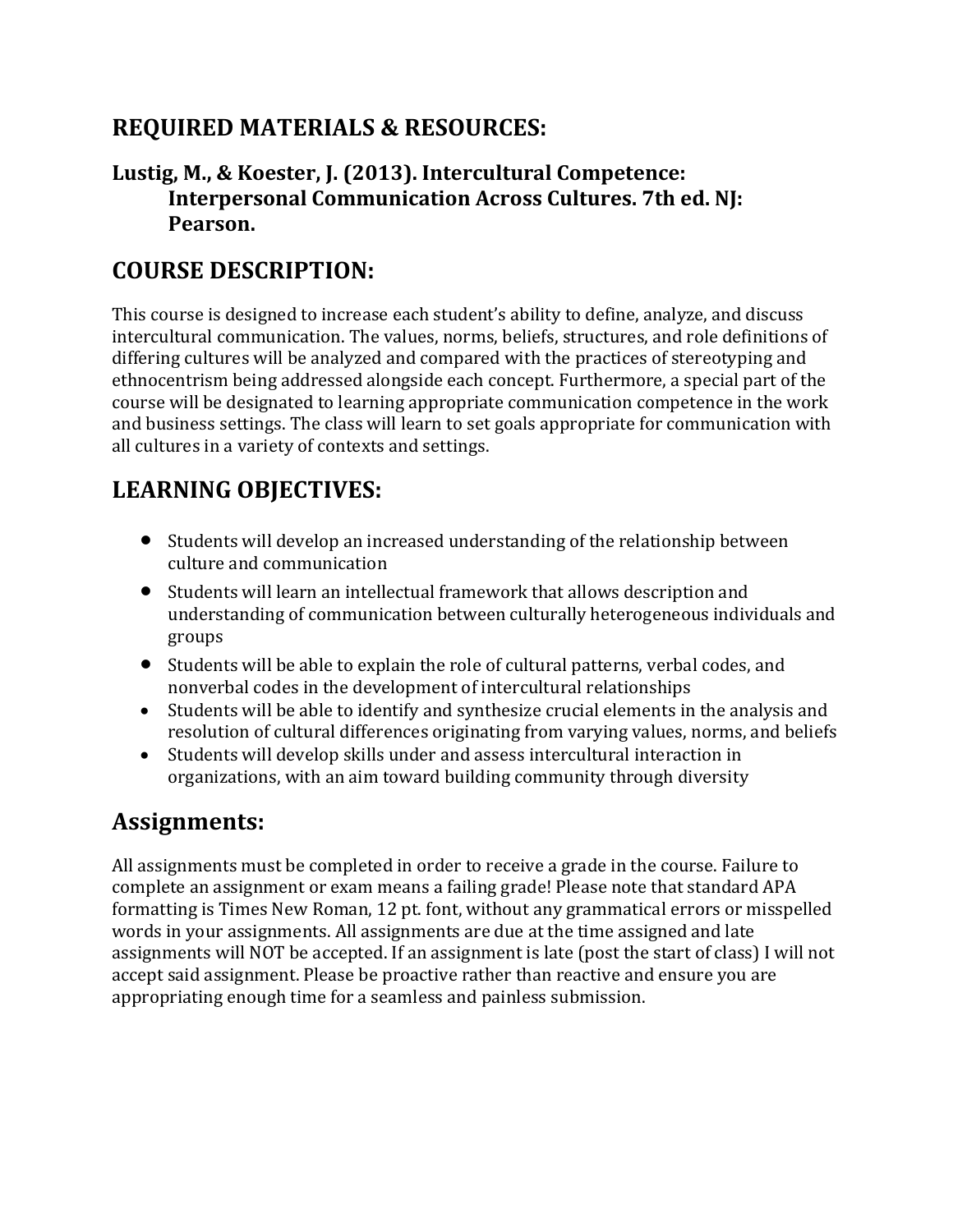#### **Course Assignments:**

- **1. Cultural Background Paper:** This paper will describe your own cultural background. Family members will need to be consulted as you attempt to trace your own cultural and ethnic backgrounds. Include in your paper values, traditions, and beliefs relevant to how you identify your cultural background. This will be a 3-4 page paper.
- **2. Model United Nations:** Known as "Model UN" or "MUN" and also heavily relied upon in the world of academe as an educational simulation will replicate real-life Model UN conferences. Students in Model UN conferences, also known as "delegates", will be assigned a country and/or political figure, and they will represent that body. Delegates will conduct research before conferences and formulate positions that they hold and will not break character during the assignment. At the end of a conference, the best-performing delegates in each committee, as well as delegations, are sometimes recognized with awards. Model UN integrates diplomacy and international relations into the classroom while simultaneously requiring students to research, write, public speak, and potentially debate while critically thinking, working within teams, and portraying leadership abilities.
- **3. Cultural Stereotype(s) Paper:** This paper will examine the cultural stereotypes of three U.S. cultural groups other than your own. Be specific and blunt about what stereotypes and why you have formed these stereotypes. This will be a 3-4 page paper.
- **4. Movie Analysis Paper:** The paper will examine cultural issues in the U.S. through a viewing of a movie or documentary dealing with current cultural issues.
- **5. Cultural Case Studies:** There will be two intercultural case studies to analyze and make recommendations on. These case studies will give specific actions and recommendations for each study. The case study papers should be 4-5 pages each. You can work with a partner for this paper (preferably dyads although it may depend on how many students are in the class).
- **6. Mid-Term and Final Exam:** There will be a mid-term and final exam. Each exam will have a mix of both objective questions and essays. The exams will cover all lecture material and text material.
- **7. Quizzes:** At the discretion of the instructor unannounced quizzes may be given over assigned readings.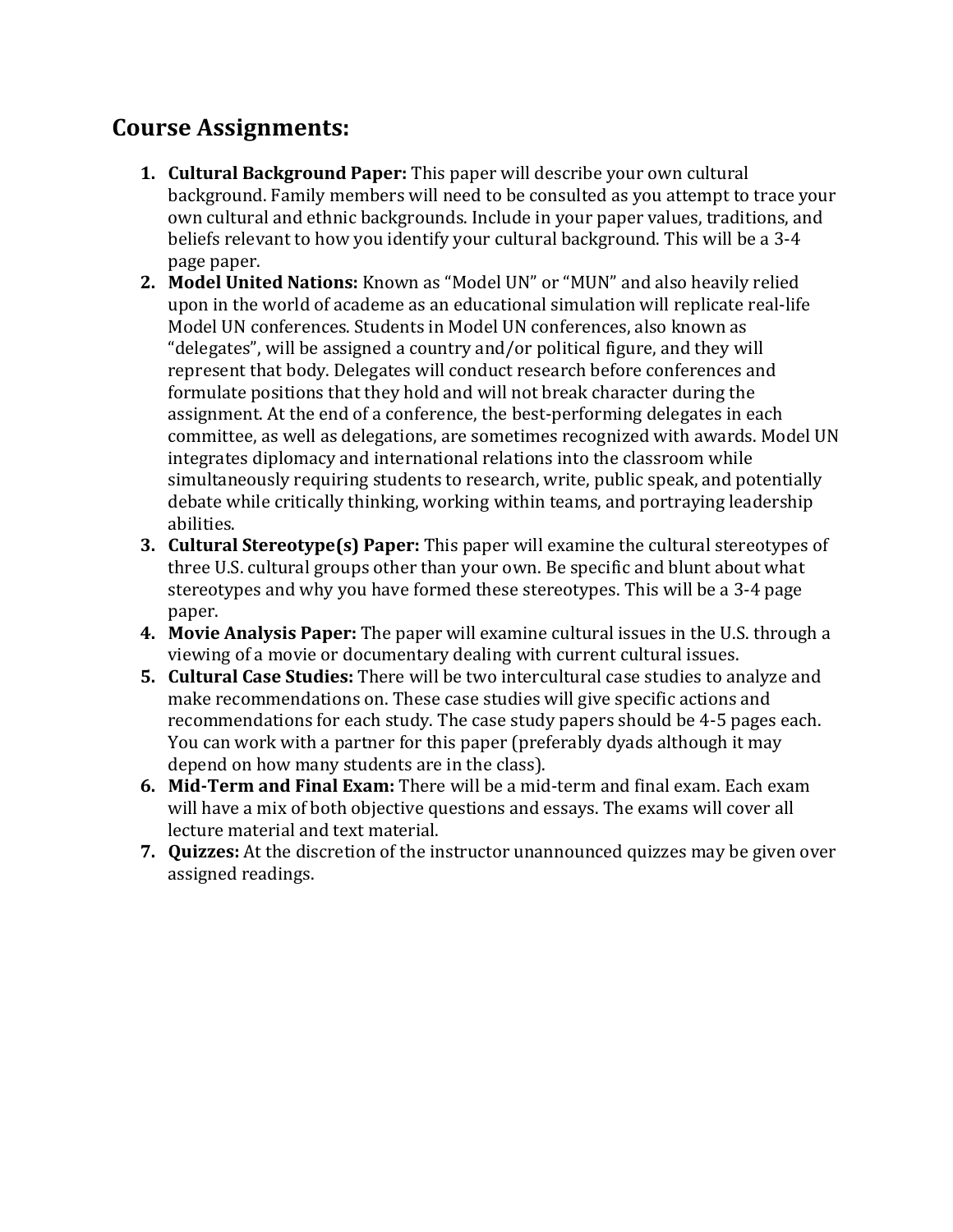| Date:           | <b>Activity:</b>                                                                           | Reading(s): |
|-----------------|--------------------------------------------------------------------------------------------|-------------|
| August 30th:    | Icebreakers, Syllabus & APA                                                                | <b>TBA</b>  |
| September 12th: | <b>Culture and Cultural Identity</b>                                                       | <b>TBA</b>  |
| September 19th: | Starting in the United States!                                                             | <b>TBA</b>  |
| September 26th: | <b>Taxonomies of Cultural Patterns</b><br>Cultural Background Paper & Stereotype Paper Due | <b>TBA</b>  |
| October 3rd:    | <b>Foundations of Cultural Patterns</b><br>Cultural Case Study Due                         | <b>TBA</b>  |
| October 10th:   | <b>Intercultural Business Communication</b>                                                | <b>TBA</b>  |
| October 17th:   | Model UN (mandatory participation day)                                                     | <b>TBA</b>  |
| October 24th:   | Mid Term Exam                                                                              | <b>TBA</b>  |
| October 31st:   | <b>Global Communication</b>                                                                | <b>TBA</b>  |
| November 7th:   | Movie: Global Etiquette                                                                    | <b>TBA</b>  |
| November 14th:  | <b>Intercultural Negotiations</b><br>Movie Analysis Paper Due                              | <b>TBA</b>  |
| November 21st:  | Model UN (mandatory participation day)                                                     | <b>TBA</b>  |
| November 28th:  | Bring in an Intercultural Article<br>Cultural Case Study Due                               | <b>TBA</b>  |
| December 5th:   | Last class and Final Exam!                                                                 |             |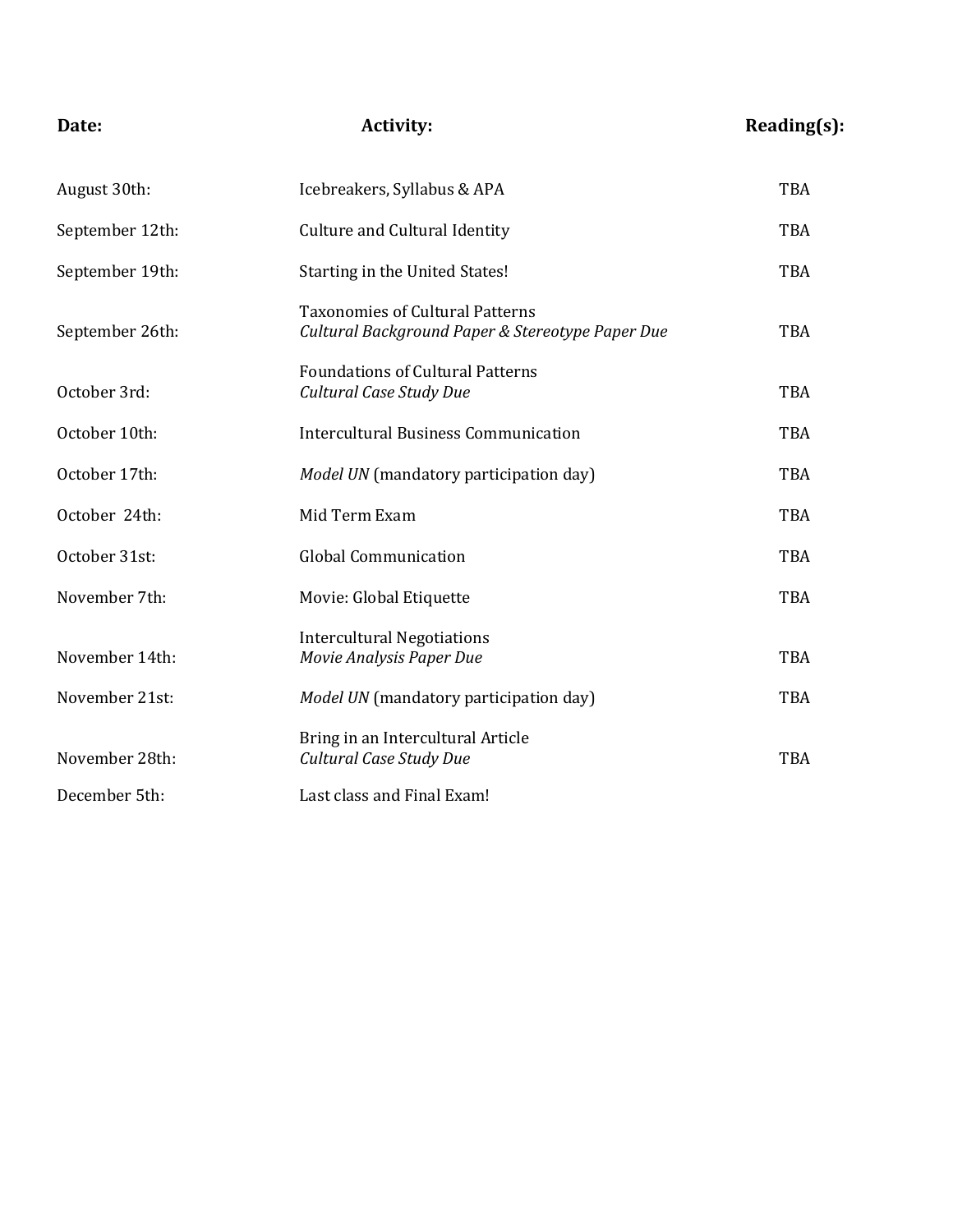

| <b>ASSIGNMENT</b>                   | POINTS POSSIBLE | <b>YOUR SCORE</b> |
|-------------------------------------|-----------------|-------------------|
| <b>Cultural Background</b><br>Paper | 25              |                   |
| <b>Model UN1</b>                    | 50              |                   |
| <b>Model UN2</b>                    | 50              |                   |
| <b>Cultural Stereotype</b><br>Paper | 25              |                   |
| <b>Movie Analysis Paper</b>         | 25              |                   |
| <b>Cultural Case Study 1</b>        | 25              |                   |
| <b>Cultural Case Study 2</b>        | 25              |                   |
| <b>Mid Term</b>                     | 100             |                   |
| <b>Final Exam</b>                   | 150             |                   |

| 475 |  |
|-----|--|
|     |  |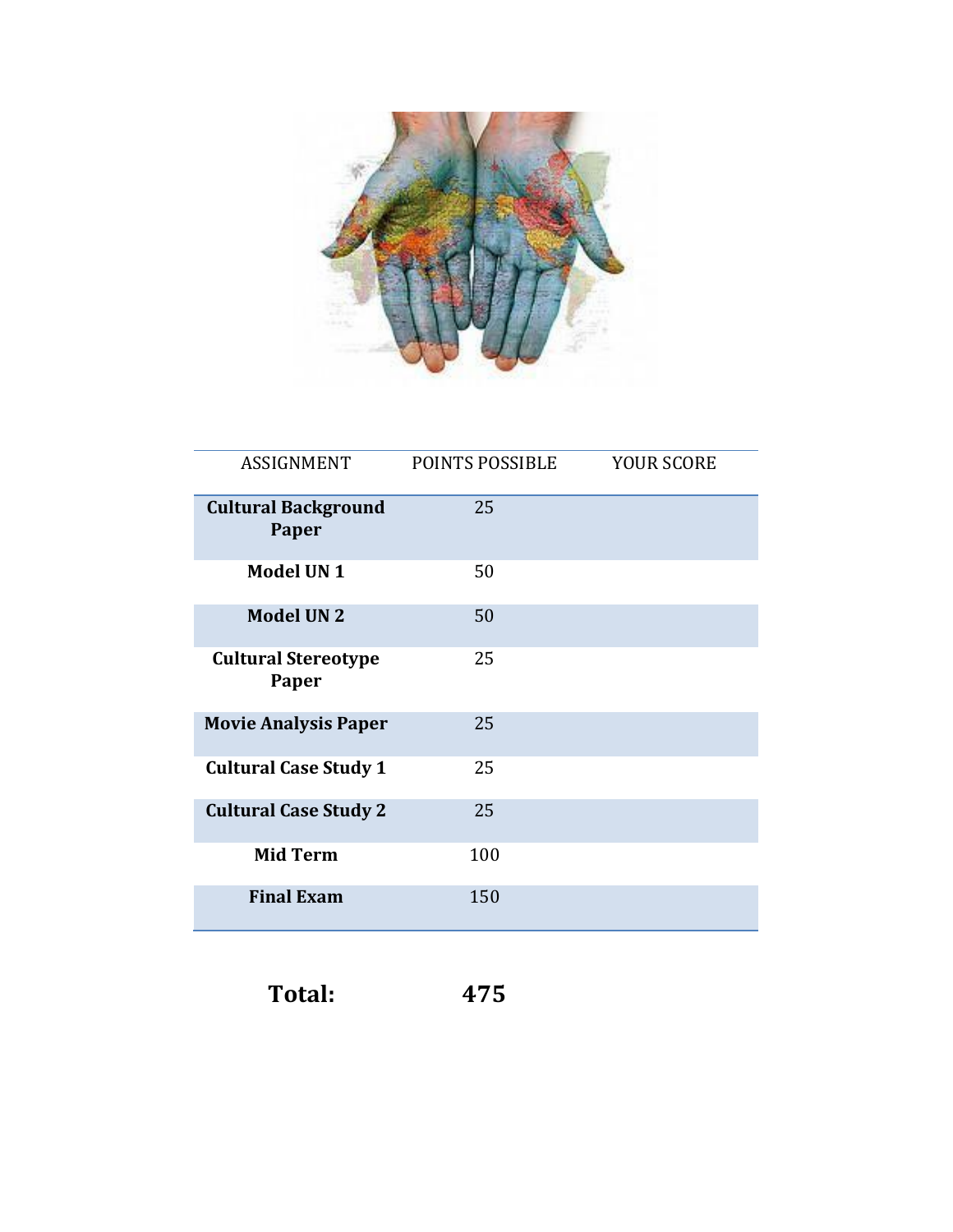#### **GRADING SCALE:**

"A": Work that is highly exception and goes above and beyond all minimal requirements

- "B": Work that is above average and goes slightly above minimal requirements
- "C": Work that meets basic standards and requirements also known as "mediocre at best"
- "D": Work below average that lacks minimal requirements
- "F": Work that clearly does not meet minimal standards, or is not complete

| <b>GRADE</b> | $\frac{0}{0}$ | <b>POINTS</b> |
|--------------|---------------|---------------|
| A            | 93-100        | 440-475       |
| $A -$        | 90-92         | 426-439       |
| $B+$         | 87-89         | 411-425       |
| B            | 83-86         | 392-410       |
| $B -$        | 80-82         | 378-391       |
| $C+$         | 77-79         | 364-377       |
| $\mathbf C$  | 73-76         | 345-363       |
| $C -$        | 70-72         | 331-344       |
| D+           | 67-69         | 316-330       |
| D            | 63-66         | 297-315       |
| D-           | 60-62         | 283-296       |
| F            | $0 - 59$      | $0 - 282$     |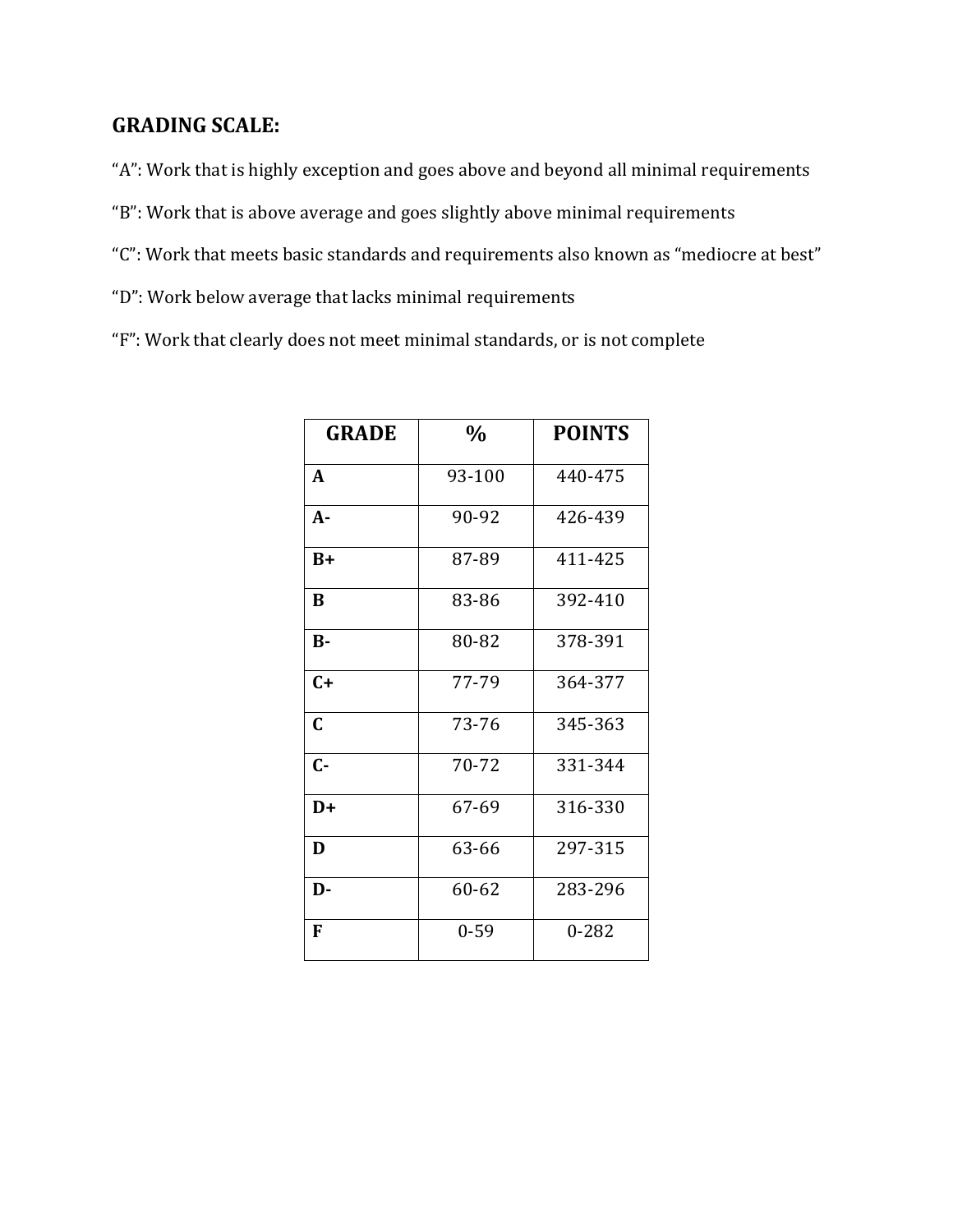## **ATTENDANCE AND PARTICIPATION:**

Regular and punctual attendance at all classes is considered essential to optimum academic achievement. You are expected to attend each class session. It is recognized that many of you have outside commitments to the university; these are considered excused, but must be cleared with the instructor PRIOR to the absence and written documentation presented, including sports. If you are absent from more than 10 percent of class meetings, I have the option of filing a written report which may result in de-enrollment. If the absences exceed 20 percent, you may be de-enrolled without notice. If the date of de-enrollment is past the last date to withdraw from a class, you will be assigned a grade of W or WF consistent with university policy in the grading section of the catalog. See Academic Policies in the undergrad student catalog.

#### **MAKE UPS AND EXTRA CREDIT:**

All assignments are due on the date specified in the syllabus. Please be responsible and figure out how you will get the assignment done and turned into me. In the event of an emergency, please contact me at your earliest convenience. Extra credit may, or may not, be offered throughout the semester.

#### **FINAL EXAMINATION POLICY:**

Successful completion of this class requires taking the final examination **on its scheduled day**. The final examination schedule is posted on the Class Schedules site.

## **USE OF TECHNOLOGY:**

Point Loma Nazarene University encourages the use of technology for learning, communication, and collaboration. However, cell phones must be turned off before class begins. Laptops, tablets and all other electronic devices cannot be used during lecture/discussion without permission by the instructor.

**"Multitasking, when it comes to paying attention, is a myth, according to John Medina, a molecular biologist at the University of Washington School of Medicine. Medina acknowledges that the brain does multitask at some level – you can talk and talk at the same time. But when it comes to the brain's capacity to** *pay attention* **to a lecture, conversation, or presentation, it is simply incapable of paying equal attention to multiple items. To put it bluntly, research shows that we** *can't multitask***. We are biologically incapable of processing attention-rich inputs simultaneously"**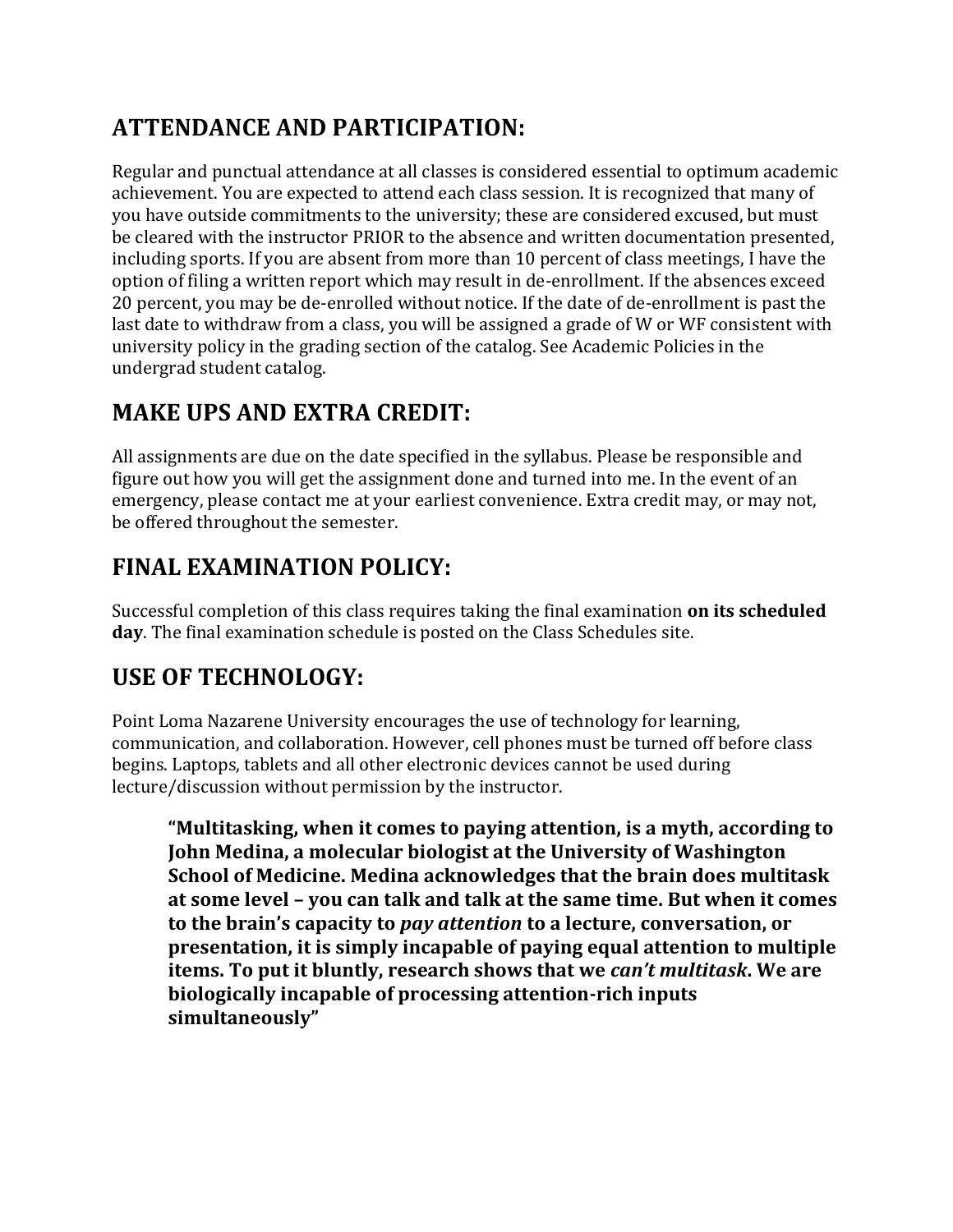#### **GRADE CONCERNS:**

If you feel as if you were unjustly evaluated on any assigned, please talk to me within two weeks after the assignment has been returned. An appeal is welcome by scheduling an appointment or coming to my office hours. Please **do not** approach me immediately after a class. Please come by with a well reasoned and written explanation of why the grade should be changed and I will be happy to discuss it with you. Asking for an appeal and defending your case does not secure nor imply a change of grade. If at any point during the course you become concerned with your grade, please feel free to make an appointment or stop by the office. My goal is to help you succeed in this class.

## **ACADEMIC DISHONESTY:**

Students should demonstrate academic honesty by doing original work and by giving appropriate credit to the ideas of others. As stated in the university catalog, "Academic dishonesty is the act of presenting information, ideas, and/or concepts as one's own when in reality they are the results of another person's creativity and effort. Such acts include plagiarism, copying of class assignments, and copying or other fraudulent behavior on examinations. A faculty member who believes a situation involving academic dishonesty has been detected may assign a failing grade for a) that particular assignment or examination, and/or b) the course." See Academic Policies in the undergrad student catalog.

#### **ACADEMIC ACCOMMODATIONS:**

While all students are expected to meet the minimum academic standards for completion of this course as established by the instructor, students with disabilities may require academic accommodations. At Point Loma Nazarene University, students requesting academic accommodations must file documentation with the Disability Resource Center (DRC), located in the Bond Academic Center. Once the student files documentation, the Disability Resource Center will contact the student's instructors and provide written recommendations for reasonable and appropriate accommodations to meet the individual learning needs of the student. This policy assists the University in its commitment to full compliance with Section 504 of the Rehabilitation Act of 1973, the Americans with Disabilities (ADA) Act of 1990, and ADA Amendments Act of 2008, all of which prohibit discrimination against students with disabilities and guarantees all qualified students equal access to and benefits of PLNU programs and activities.

## **FERPA POLICY:**

In compliance with federal law, neither PLNU student ID nor social security number will be used in publicly posted grades or returned sets of assignments without student written permission. This class will meet the federal requirements by (each faculty member choose one strategy to use: distributing all grades and papers individually; requesting and filing written student permission; or assigning each student a unique class ID number not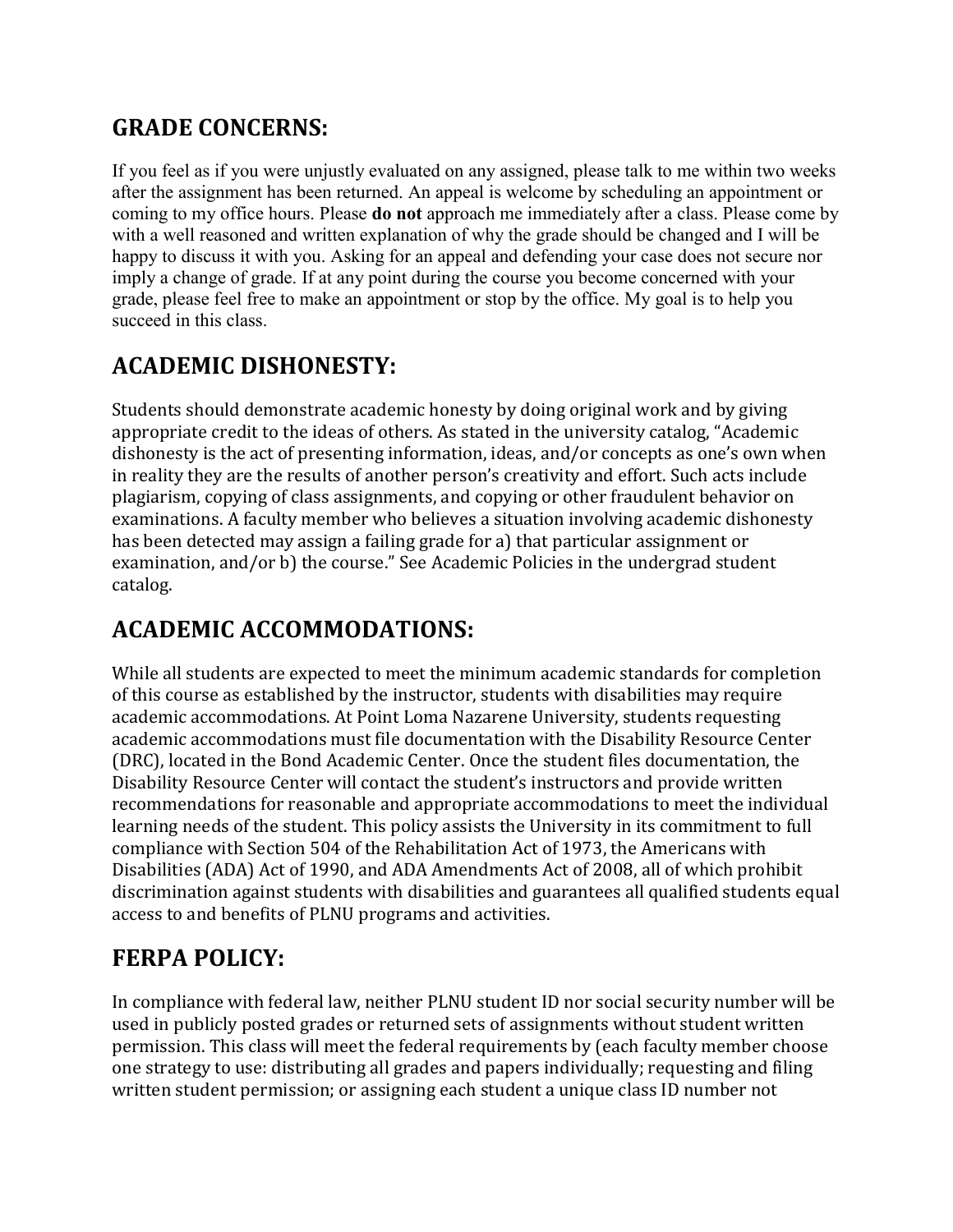identifiable on the alphabetic roster.). Also in compliance with FERPA, you will be the only person given information about your progress in this class unless you have designated others to receive it in the "Information Release" section of the student portal. See Policy Statements in the undergrad student catalog.



## **Model UN:**

**Q&A FOR MODEL UN's** (Answering the questions below will be a good starting point for researching on a country and it's position):

- **1.** What sort of government does your country have?
- **2.** What types of ideologies (political, religious or other) influence your country's government?
- **3.** Which domestic issues might influence your country's foreign policy?
- **4.** What are some major events in your country's history? Why are they important?
- **5.** Which ethnicities, religions and languages can be found in your country?
- **6.** Where is your country located and how does its geography affect its political relationships?
- **7.** Which countries share a border with your country?
- **8.** Which countries are considered allies of your country?
- **9.** Which countries are considered enemies of your country?
- **10.** What are the characteristics of your country's economy?
- **11.** What is your country's gross domestic product (GDP)? How does this compare to other countries in the world?
- **12.** When did your country become a member of the UN?
- **13.** Does your country belong to any intergovernmental organizations outside the UN system such as the North Atlantic Treaty Organization (NATO) or the Organization of the Petroleum Exporting Countries (OPEC)?
- **14.** Does your country belong to any regional organizations such as the European Union (EU), the African Union (AU) or the Organization of American States (OAS)?
- **15.** Does your country belong to any trade organizations or agreements such as the North